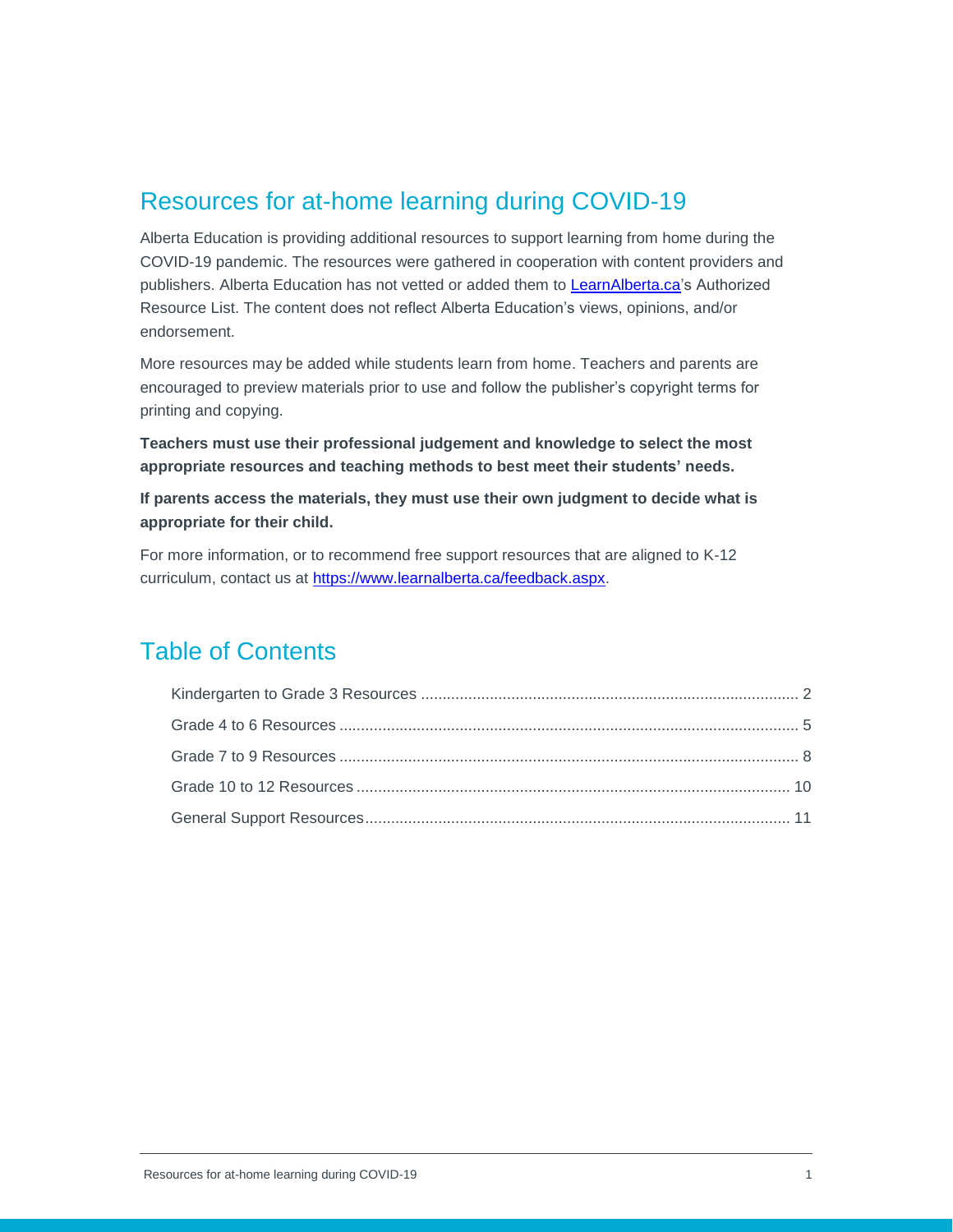# <span id="page-1-0"></span>**Kindergarten to Grade 3 Resources**

| Français / French Language Arts               | Provided by          | Language | Format  | Date Added |
|-----------------------------------------------|----------------------|----------|---------|------------|
| Resources                                     |                      |          |         |            |
| <b>French Language Resources</b>              | Twinkl               | French   | Various | April 2020 |
| Activities and worksheets                     |                      |          |         |            |
| https://www.twinkl.ca/resources/age-specific- |                      |          |         |            |
| resources-parents/languages-main-subjects-    |                      |          |         |            |
| parents/french-languages-main-subjects-       |                      |          |         |            |
| parents                                       |                      |          |         |            |
| Requires account registration                 |                      |          |         |            |
| Je lis, je lis, littératie!                   | <b>RK Publishing</b> | French   | Various | April 2020 |
| French readers                                |                      |          |         |            |
| http://rkpublishing.com/                      |                      |          |         |            |
| Requires account registration                 |                      |          |         |            |

| Language Arts Resources                                                | Provided by    | Language | Format  | Date Added        |
|------------------------------------------------------------------------|----------------|----------|---------|-------------------|
|                                                                        |                |          |         |                   |
|                                                                        |                |          |         |                   |
|                                                                        |                |          |         |                   |
|                                                                        |                |          |         |                   |
| <b>English Resources</b>                                               | Twinkl         | English  | Various | April 2020        |
| Activities and worksheets                                              |                |          |         |                   |
| https://www.twinkl.ca/resources/parents/age-                           |                |          |         |                   |
| specific-resources-parents/english-main-                               |                |          |         |                   |
| subjects-parents<br>Requires account registration                      |                |          |         |                   |
| Language – Wacky Word Songs                                            | <b>Tvokids</b> | English  | Video   | April 2020        |
|                                                                        |                |          |         |                   |
| Videos support language                                                |                |          |         |                   |
| development                                                            |                |          |         |                   |
| https://www.tvokids.com/school-age/wacky-<br>word-show-gr-1-4-language |                |          |         |                   |
| <b>Language/Literacy Resources</b>                                     | Tvokids        | English  | Various | April 2020        |
| Activities for learning at home                                        |                |          |         |                   |
| https://www.tvokids.com/                                               |                |          |         |                   |
| school-age/space-blog                                                  |                |          |         |                   |
| <b>Sprig Learning from Home</b>                                        | Sprig Learning | English  | Various | <b>March 2020</b> |
| Engaging activities that foster                                        |                |          |         |                   |
| language development                                                   |                |          |         |                   |
| https://www.spriglearning.com/sprig-home/                              |                |          |         |                   |
| Requires account registration                                          |                |          |         |                   |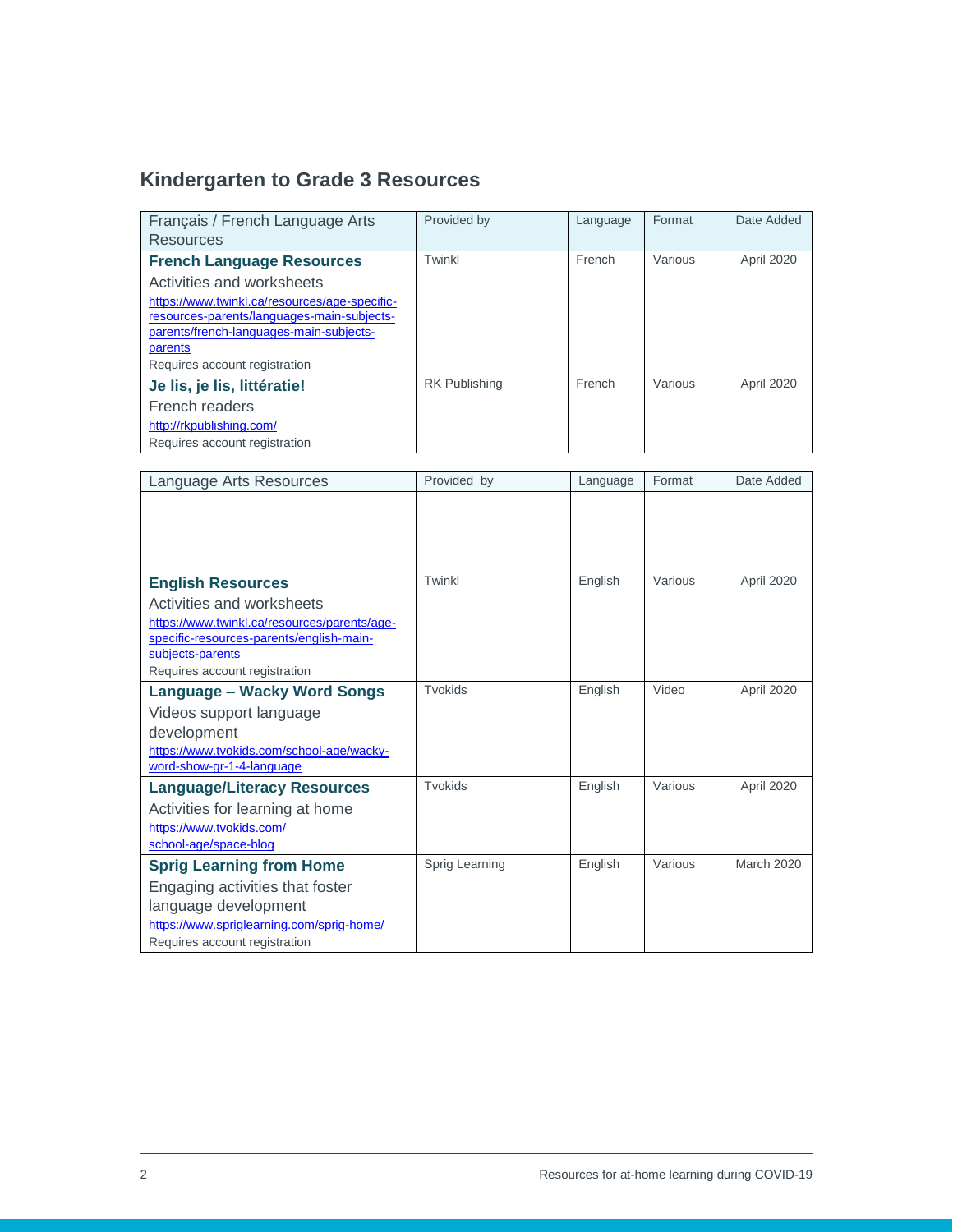| French<br>Je passe partout<br>Various<br><b>March 2020</b><br><b>Activités numeriques</b><br>Motivational activities that assist<br>students with learning math<br>https://jepassepartout.org/activites-tic/<br>English<br>Various<br><b>March 2020</b><br>Pearson<br><b>Math Resources</b><br>French<br>Workbooks, readers and activities<br>https://www.pearsonerpi.com/en/apprendre-et-<br>enseigner-ou-que-vous-soyez/<br>Tvokids<br>English<br>Games<br>April 2020<br><b>Math Resources</b><br>Games that engage kids in learning<br>math skills<br>https://www.tvokids.com/<br>school-age/space-blog<br>Requires account registration<br>Twinkl<br>English<br>Various<br>April 2020<br><b>Math Resources</b><br>Activities and worksheets<br>https://www.twinkl.ca/resources/parents/age-<br>specific-resources-parents/maths-school-<br>years-parents<br>Requires account registration<br>English<br>University of Waterloo<br>Website<br><b>March 2020</b><br><b>Mathematics and Computing</b><br>Centre for Education in<br>Discover a wide range of contests,<br>Mathematics and<br>web resources and workshops<br>Computing<br>https://www.cemc.uwaterloo.ca/<br>resources/elementary.html<br>tvokids<br>Video<br>English<br>April 2020<br><b>Odd Squad Mobile Unit</b><br>Videos providing lessons through<br>role play<br>https://www.tvokids.com/school-age/odd-<br>squad-gr-1-3-math | <b>Mathematics Resources</b> | Provided by | Language | Format | Date Added |
|-----------------------------------------------------------------------------------------------------------------------------------------------------------------------------------------------------------------------------------------------------------------------------------------------------------------------------------------------------------------------------------------------------------------------------------------------------------------------------------------------------------------------------------------------------------------------------------------------------------------------------------------------------------------------------------------------------------------------------------------------------------------------------------------------------------------------------------------------------------------------------------------------------------------------------------------------------------------------------------------------------------------------------------------------------------------------------------------------------------------------------------------------------------------------------------------------------------------------------------------------------------------------------------------------------------------------------------------------------------------------------------------------------|------------------------------|-------------|----------|--------|------------|
|                                                                                                                                                                                                                                                                                                                                                                                                                                                                                                                                                                                                                                                                                                                                                                                                                                                                                                                                                                                                                                                                                                                                                                                                                                                                                                                                                                                                     |                              |             |          |        |            |
|                                                                                                                                                                                                                                                                                                                                                                                                                                                                                                                                                                                                                                                                                                                                                                                                                                                                                                                                                                                                                                                                                                                                                                                                                                                                                                                                                                                                     |                              |             |          |        |            |
|                                                                                                                                                                                                                                                                                                                                                                                                                                                                                                                                                                                                                                                                                                                                                                                                                                                                                                                                                                                                                                                                                                                                                                                                                                                                                                                                                                                                     |                              |             |          |        |            |
|                                                                                                                                                                                                                                                                                                                                                                                                                                                                                                                                                                                                                                                                                                                                                                                                                                                                                                                                                                                                                                                                                                                                                                                                                                                                                                                                                                                                     |                              |             |          |        |            |
|                                                                                                                                                                                                                                                                                                                                                                                                                                                                                                                                                                                                                                                                                                                                                                                                                                                                                                                                                                                                                                                                                                                                                                                                                                                                                                                                                                                                     |                              |             |          |        |            |
|                                                                                                                                                                                                                                                                                                                                                                                                                                                                                                                                                                                                                                                                                                                                                                                                                                                                                                                                                                                                                                                                                                                                                                                                                                                                                                                                                                                                     |                              |             |          |        |            |
|                                                                                                                                                                                                                                                                                                                                                                                                                                                                                                                                                                                                                                                                                                                                                                                                                                                                                                                                                                                                                                                                                                                                                                                                                                                                                                                                                                                                     |                              |             |          |        |            |
|                                                                                                                                                                                                                                                                                                                                                                                                                                                                                                                                                                                                                                                                                                                                                                                                                                                                                                                                                                                                                                                                                                                                                                                                                                                                                                                                                                                                     |                              |             |          |        |            |
|                                                                                                                                                                                                                                                                                                                                                                                                                                                                                                                                                                                                                                                                                                                                                                                                                                                                                                                                                                                                                                                                                                                                                                                                                                                                                                                                                                                                     |                              |             |          |        |            |
|                                                                                                                                                                                                                                                                                                                                                                                                                                                                                                                                                                                                                                                                                                                                                                                                                                                                                                                                                                                                                                                                                                                                                                                                                                                                                                                                                                                                     |                              |             |          |        |            |
|                                                                                                                                                                                                                                                                                                                                                                                                                                                                                                                                                                                                                                                                                                                                                                                                                                                                                                                                                                                                                                                                                                                                                                                                                                                                                                                                                                                                     |                              |             |          |        |            |
|                                                                                                                                                                                                                                                                                                                                                                                                                                                                                                                                                                                                                                                                                                                                                                                                                                                                                                                                                                                                                                                                                                                                                                                                                                                                                                                                                                                                     |                              |             |          |        |            |
|                                                                                                                                                                                                                                                                                                                                                                                                                                                                                                                                                                                                                                                                                                                                                                                                                                                                                                                                                                                                                                                                                                                                                                                                                                                                                                                                                                                                     |                              |             |          |        |            |
|                                                                                                                                                                                                                                                                                                                                                                                                                                                                                                                                                                                                                                                                                                                                                                                                                                                                                                                                                                                                                                                                                                                                                                                                                                                                                                                                                                                                     |                              |             |          |        |            |
|                                                                                                                                                                                                                                                                                                                                                                                                                                                                                                                                                                                                                                                                                                                                                                                                                                                                                                                                                                                                                                                                                                                                                                                                                                                                                                                                                                                                     |                              |             |          |        |            |
|                                                                                                                                                                                                                                                                                                                                                                                                                                                                                                                                                                                                                                                                                                                                                                                                                                                                                                                                                                                                                                                                                                                                                                                                                                                                                                                                                                                                     |                              |             |          |        |            |
|                                                                                                                                                                                                                                                                                                                                                                                                                                                                                                                                                                                                                                                                                                                                                                                                                                                                                                                                                                                                                                                                                                                                                                                                                                                                                                                                                                                                     |                              |             |          |        |            |
|                                                                                                                                                                                                                                                                                                                                                                                                                                                                                                                                                                                                                                                                                                                                                                                                                                                                                                                                                                                                                                                                                                                                                                                                                                                                                                                                                                                                     |                              |             |          |        |            |
|                                                                                                                                                                                                                                                                                                                                                                                                                                                                                                                                                                                                                                                                                                                                                                                                                                                                                                                                                                                                                                                                                                                                                                                                                                                                                                                                                                                                     |                              |             |          |        |            |
|                                                                                                                                                                                                                                                                                                                                                                                                                                                                                                                                                                                                                                                                                                                                                                                                                                                                                                                                                                                                                                                                                                                                                                                                                                                                                                                                                                                                     |                              |             |          |        |            |
|                                                                                                                                                                                                                                                                                                                                                                                                                                                                                                                                                                                                                                                                                                                                                                                                                                                                                                                                                                                                                                                                                                                                                                                                                                                                                                                                                                                                     |                              |             |          |        |            |
|                                                                                                                                                                                                                                                                                                                                                                                                                                                                                                                                                                                                                                                                                                                                                                                                                                                                                                                                                                                                                                                                                                                                                                                                                                                                                                                                                                                                     |                              |             |          |        |            |
|                                                                                                                                                                                                                                                                                                                                                                                                                                                                                                                                                                                                                                                                                                                                                                                                                                                                                                                                                                                                                                                                                                                                                                                                                                                                                                                                                                                                     |                              |             |          |        |            |
|                                                                                                                                                                                                                                                                                                                                                                                                                                                                                                                                                                                                                                                                                                                                                                                                                                                                                                                                                                                                                                                                                                                                                                                                                                                                                                                                                                                                     |                              |             |          |        |            |
|                                                                                                                                                                                                                                                                                                                                                                                                                                                                                                                                                                                                                                                                                                                                                                                                                                                                                                                                                                                                                                                                                                                                                                                                                                                                                                                                                                                                     |                              |             |          |        |            |
|                                                                                                                                                                                                                                                                                                                                                                                                                                                                                                                                                                                                                                                                                                                                                                                                                                                                                                                                                                                                                                                                                                                                                                                                                                                                                                                                                                                                     |                              |             |          |        |            |
|                                                                                                                                                                                                                                                                                                                                                                                                                                                                                                                                                                                                                                                                                                                                                                                                                                                                                                                                                                                                                                                                                                                                                                                                                                                                                                                                                                                                     |                              |             |          |        |            |
|                                                                                                                                                                                                                                                                                                                                                                                                                                                                                                                                                                                                                                                                                                                                                                                                                                                                                                                                                                                                                                                                                                                                                                                                                                                                                                                                                                                                     |                              |             |          |        |            |
|                                                                                                                                                                                                                                                                                                                                                                                                                                                                                                                                                                                                                                                                                                                                                                                                                                                                                                                                                                                                                                                                                                                                                                                                                                                                                                                                                                                                     |                              |             |          |        |            |

| <b>Science Resources</b>                 | Provided by | Language | Format  | Date Added |
|------------------------------------------|-------------|----------|---------|------------|
| Leo's Fishheads                          | tvokids     | English  | Video   | April 2020 |
| Videos related to a variety of science   |             |          |         |            |
| concepts                                 |             |          |         |            |
| https://www.tvokids.com/school-age/leos- |             |          |         |            |
| fishheads-gr-1-4-science                 |             |          |         |            |
|                                          |             |          |         |            |
|                                          |             |          |         |            |
|                                          |             |          |         |            |
| <b>Science Resources</b>                 | tvokids     | English  | Various | April 2020 |
| Activities for learning at home          |             |          |         |            |
| https://www.tvokids.com/                 |             |          |         |            |
| school-age/space-blog                    |             |          |         |            |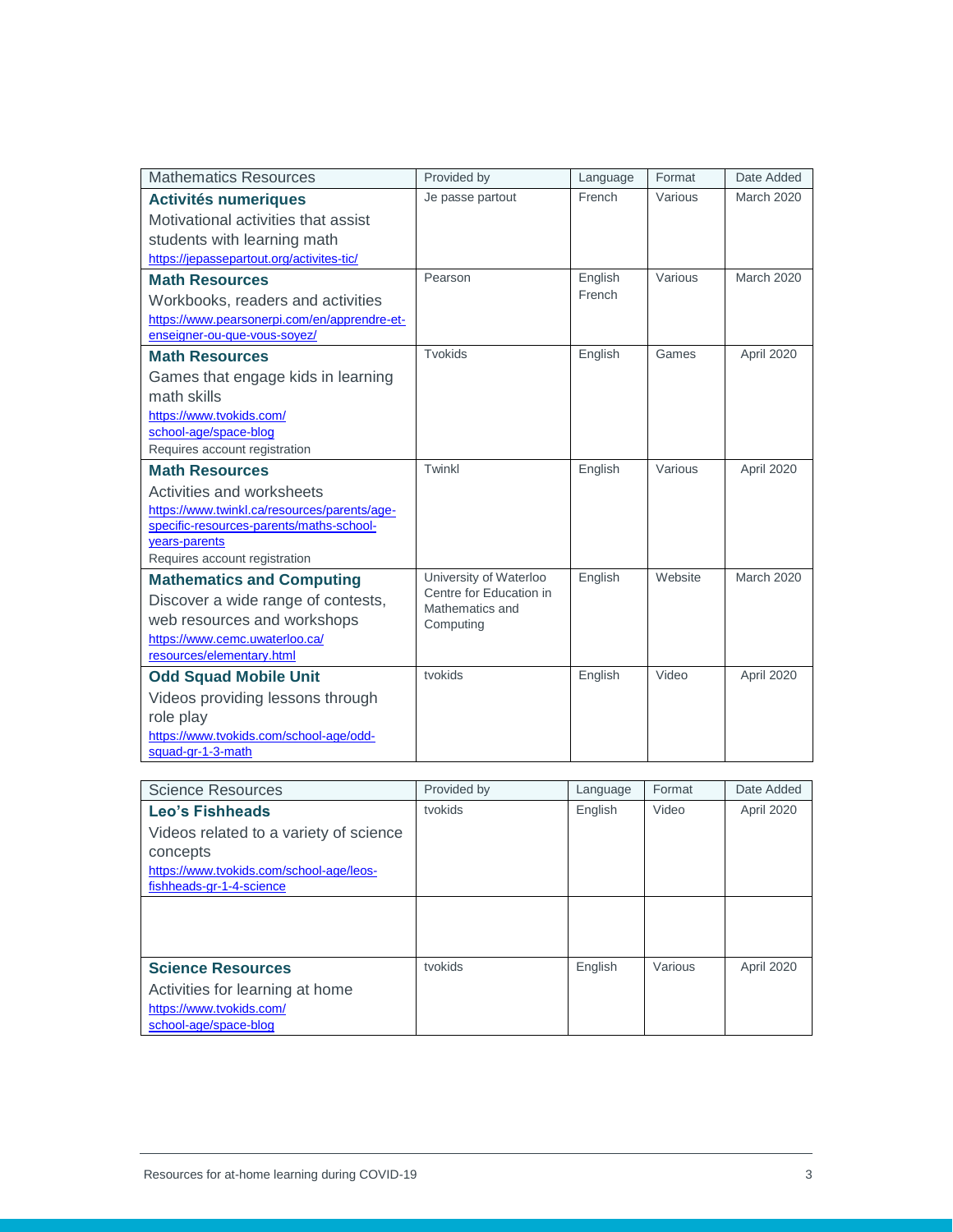| Science Resources                            | Provided by | Language | Format  | Date Added |
|----------------------------------------------|-------------|----------|---------|------------|
| <b>Science Resources</b>                     | Twinkl      | English  | Various | April 2020 |
| Activities and worksheets                    |             |          |         |            |
| https://www.twinkl.ca/resources/parents/age- |             |          |         |            |
| specific-resources-parents/science-main-     |             |          |         |            |
| subjects-parents                             |             |          |         |            |
| Requires account registration                |             |          |         |            |

| <b>Social Studies Resources</b>                                     | Provided by | Language | Format  | Date Added |
|---------------------------------------------------------------------|-------------|----------|---------|------------|
| <b>Arthur</b>                                                       | tvokids     | English  | Video   | April 2020 |
| Stories by an aardvark named Arthur                                 |             |          |         |            |
| https://www.tvokids.com/school-age/arthur-gr-<br>1-3-social-studies |             |          |         |            |
| <b>My Home Life</b>                                                 | tvokids     | English  | Video   | April 2020 |
| Videos explore social studies themes                                |             |          |         |            |
| https://www.tvokids.com/school-age/my-home-                         |             |          |         |            |
| my-life-gr-1-3-social-studies                                       |             |          |         |            |
| <b>Social Studies Resources</b>                                     | Twinkl      | English  | Various | April 2020 |
| Geography activities and worksheets                                 |             |          |         |            |
| https://www.twinkl.ca/resources/parents/age-                        |             |          |         |            |
| specific-resources-parents/geography-main-<br>subjects-parents      |             |          |         |            |
| Requires account registration                                       |             |          |         |            |
| <b>Xavier Riddle and the Secret</b>                                 | tvokids     | English  | Video   | April 2020 |
| <b>Museum</b>                                                       |             |          |         |            |
| Animated stories portray historic                                   |             |          |         |            |
| people                                                              |             |          |         |            |
| https://www.tvokids.com/school-age/xavier-                          |             |          |         |            |
| riddle-and-secret-museum-gr-1-3-social-                             |             |          |         |            |
| studies                                                             |             |          |         |            |

| Wellness / Health / Life Skills               | Provided by | Language | Format  | Date Added |
|-----------------------------------------------|-------------|----------|---------|------------|
| Resources                                     |             |          |         |            |
| <b>All Round Champion</b>                     | tvokids     | English  | Video   | April 2020 |
| Videos explore various sport                  |             |          |         |            |
| activities and interactions                   |             |          |         |            |
| https://www.tvokids.com/school-age/all-round- |             |          |         |            |
| champion-gr-1-5-health                        |             |          |         |            |
|                                               |             |          |         |            |
|                                               |             |          |         |            |
|                                               |             |          |         |            |
|                                               |             |          |         |            |
| <b>Health Resources</b>                       | tvokids     | English  | Various | April 2020 |
| Activities for learning at home               |             |          |         |            |
| https://www.tvokids.com/                      |             |          |         |            |
| school-age/space-blog                         |             |          |         |            |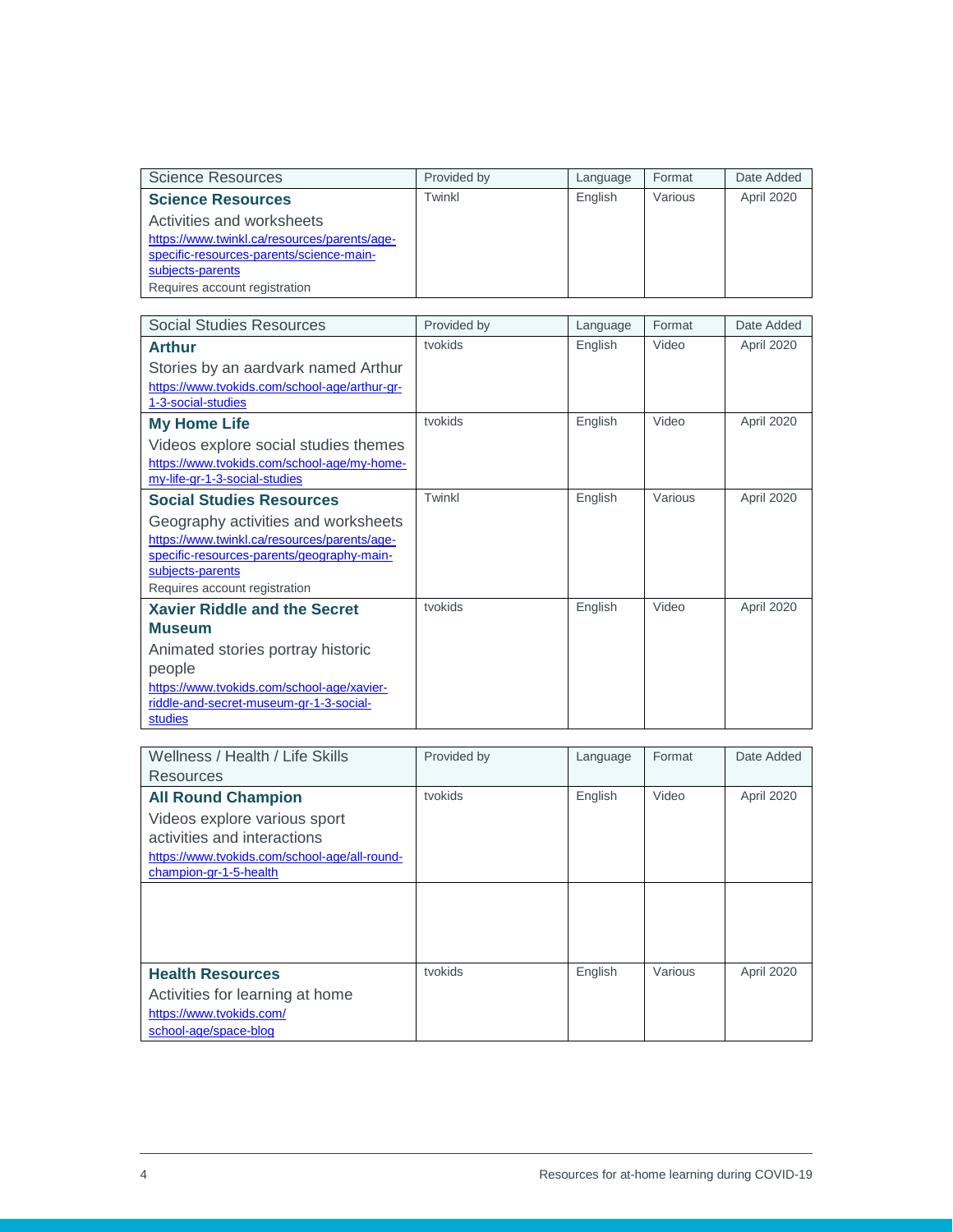| Wellness / Health / Life Skills                 | Provided by       | Language | Format  | Date Added |
|-------------------------------------------------|-------------------|----------|---------|------------|
| Resources                                       |                   |          |         |            |
| <b>Knowledge: Kids</b>                          | Knowledge Network | English  | Various | March 2020 |
| Games and videos for a variety of               | Corp.             |          |         |            |
| topics                                          |                   |          |         |            |
| http://www.knowledgekids.ca/                    |                   |          |         |            |
| <b>Staying Healthy</b>                          | tvokids           | English  | Video   | April 2020 |
| Videos that help kids stay healthy              |                   |          |         |            |
| https://www.tvokids.com/preschool/gallery/tips- |                   |          |         |            |
| stay-healthy                                    |                   |          |         |            |
| <b>Zone Jeunesse</b>                            | Radio-Canada      | French   | Various | March 2020 |
| Games, videos, and activities on a              |                   |          |         |            |
| variety of wellness topics                      |                   |          |         |            |
| https://ici.radio-canada.ca/jeunesse/scolaire   |                   |          |         |            |

### <span id="page-4-0"></span>**Grade 4 to 6 Resources**

| English Language Arts Resources              | Provided by | Language | Format  | Date Added |
|----------------------------------------------|-------------|----------|---------|------------|
| <b>English Resources</b>                     | Twinkl      | English  | Various | April 2020 |
| Activities and worksheets                    |             |          |         |            |
| https://www.twinkl.ca/resources/parents/age- |             |          |         |            |
| specific-resources-parents/english-main-     |             |          |         |            |
| subjects-parents                             |             |          |         |            |
| Requires account registration                |             |          |         |            |

| Français / French Language Arts               | Provided by          | Language | Format  | Date Added |
|-----------------------------------------------|----------------------|----------|---------|------------|
| Resources                                     |                      |          |         |            |
| <b>French Language Resources</b>              | Twinkl               | French   | Various | April 2020 |
| Activities and worksheets                     |                      |          |         |            |
| https://www.twinkl.ca/resources/age-specific- |                      |          |         |            |
| resources-parents/languages-main-subjects-    |                      |          |         |            |
| parents/french-languages-main-subjects-       |                      |          |         |            |
| parents                                       |                      |          |         |            |
| Requires account registration                 |                      |          |         |            |
| Je lis, je lis, littératie!                   | <b>RK Publishing</b> | French   | Various | April 2020 |
| French readers                                |                      |          |         |            |
| http://rkpublishing.com/                      |                      |          |         |            |
| Requires account registration                 |                      |          |         |            |

| <b>Mathematics Resources</b>                 | Provided by | Language | Format  | Date Added |
|----------------------------------------------|-------------|----------|---------|------------|
| <b>Math Resources</b>                        | Pearson     | English  | Various | March 2020 |
| Workbooks, readers and activities            |             | French   |         |            |
| https://www.pearsonerpi.com/en/apprendre-et- |             |          |         |            |
| enseigner-ou-que-vous-soyez/                 |             |          |         |            |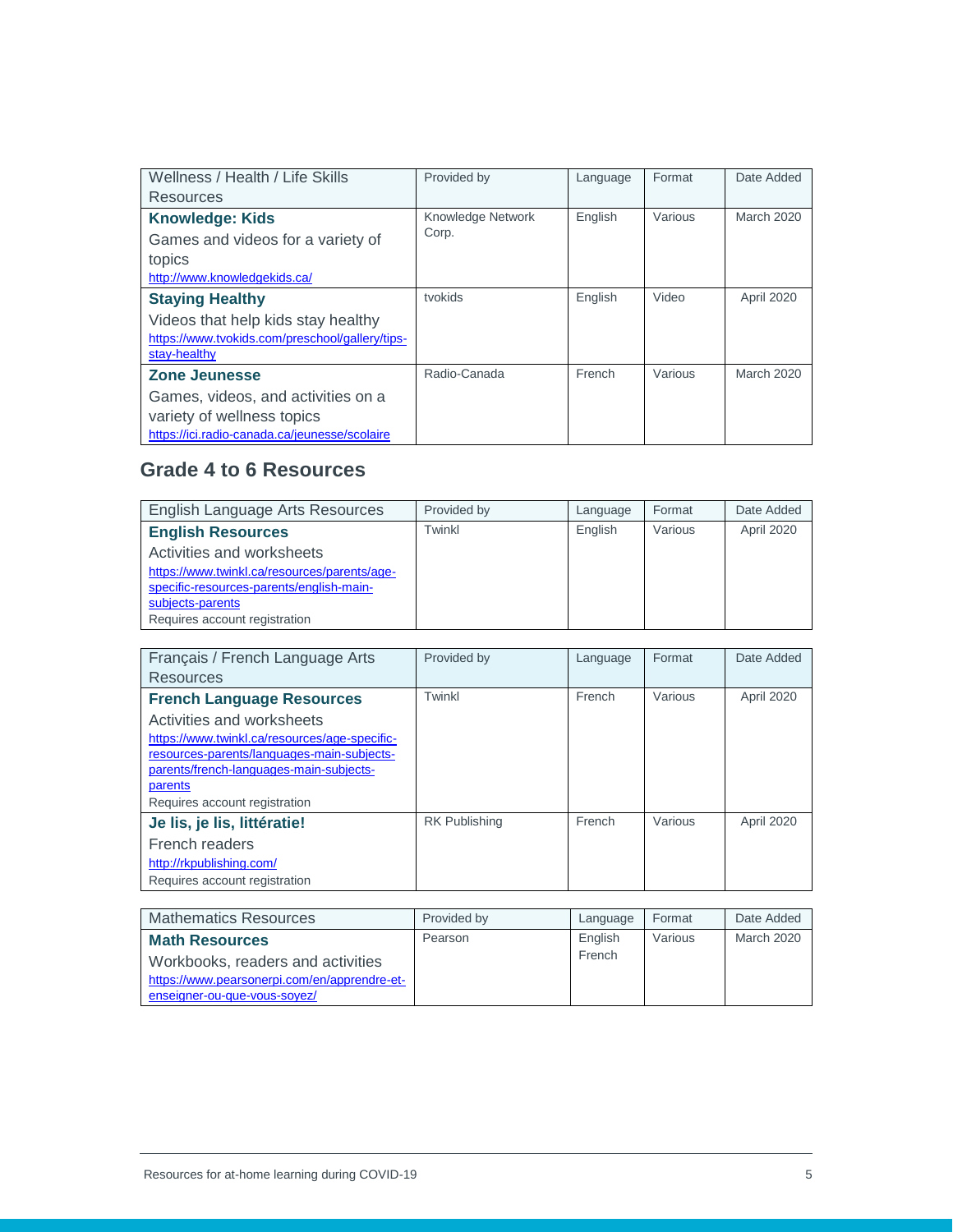| <b>Mathematics Resources</b>                              | Provided by                  | Language | Format  | Date Added        |
|-----------------------------------------------------------|------------------------------|----------|---------|-------------------|
| <b>Math Resources</b>                                     | Tvokids                      | English  | Games   | April 2020        |
| Games that engage kids in learning                        |                              |          |         |                   |
| math skills                                               |                              |          |         |                   |
| https://www.tvokids.com/                                  |                              |          |         |                   |
| school-age/space-blog                                     |                              |          |         |                   |
| Requires account registration                             |                              |          |         |                   |
| <b>Math Resources</b>                                     | Twinkl                       | English  | Various | April 2020        |
| Activities and worksheets                                 |                              |          |         |                   |
| https://www.twinkl.ca/resources/parents/age-              |                              |          |         |                   |
| specific-resources-parents/maths-school-<br>years-parents |                              |          |         |                   |
| Requires account registration                             |                              |          |         |                   |
| <b>Math Topics</b>                                        | The Get it Guide             | English  | Various | April 2020        |
| Tips for learning math                                    |                              |          |         |                   |
| https://thegetitguide.com/math-topics/                    |                              |          |         |                   |
| <b>Mathematics and Computing</b>                          | University of Waterloo       | English  | Website | <b>March 2020</b> |
| Discover a wide range of contests,                        | Centre for Education in      |          |         |                   |
| web resources and workshops                               | Mathematics and<br>Computing |          |         |                   |
| https://www.cemc.uwaterloo.ca/                            |                              |          |         |                   |
| resources/elementary.html                                 |                              |          |         |                   |
| <b>Prodigy</b>                                            | Prodigy                      | English  | Various | April 2020        |
| Game-based math activities                                |                              |          |         |                   |
| https://www.prodigygame.com/                              |                              |          |         |                   |
| Requires account registration                             |                              |          |         |                   |
| <b>Real World Problems and Lessons</b>                    | Jon Orr & Kyle Pearce        | English  | Various | <b>March 2020</b> |
| Problem based tasks and activities                        |                              |          |         |                   |
| https://mrorr-isageek.com/                                |                              |          |         |                   |
| real-world-problems-lessons/                              |                              |          |         |                   |

| <b>Science Resources</b>                | Provided by                  | Language | Format  | Date Added        |
|-----------------------------------------|------------------------------|----------|---------|-------------------|
| girls4tech                              | Mastercard                   | English  | Various | May 2020          |
| Problem based tasks and activities      |                              | French   |         |                   |
| https://www.girls4tech.com/             |                              |          |         |                   |
| <b>Kids Boost Immunity</b>              | <b>BC Centre for Disease</b> | English  | Website | <b>March 2020</b> |
| Lessons developed by teachers to        | Control                      | French   |         |                   |
| inspire digital-age students in support |                              |          |         |                   |
| of UNICEF Canada                        |                              |          |         |                   |
| https://kidsboostimmunity.com/          |                              |          |         |                   |
| Requires account registration           |                              |          |         |                   |
|                                         |                              |          |         |                   |
|                                         |                              |          |         |                   |
|                                         |                              |          |         |                   |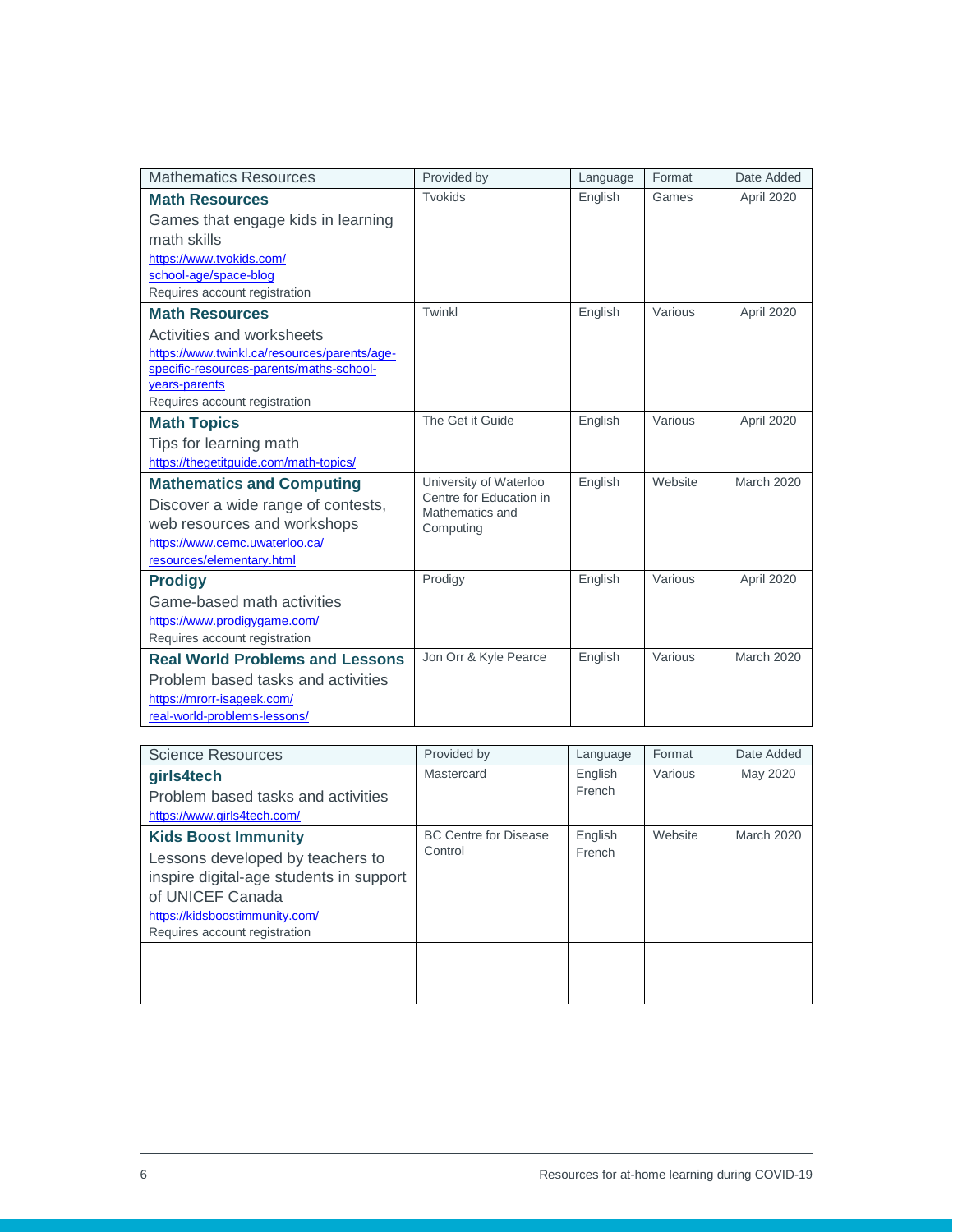| Science Resources                            | Provided by | Language | Format  | Date Added |
|----------------------------------------------|-------------|----------|---------|------------|
| <b>Science Resources</b>                     | tvokids     | English  | Various | April 2020 |
| Activities for learning at home              |             |          |         |            |
| https://www.tvokids.com/                     |             |          |         |            |
| school-age/space-blog                        |             |          |         |            |
| <b>Science Resources</b>                     | Twinkl      | English  | Various | April 2020 |
| Activities and worksheets                    |             |          |         |            |
| https://www.twinkl.ca/resources/parents/age- |             |          |         |            |
| specific-resources-parents/science-main-     |             |          |         |            |
| subjects-parents                             |             |          |         |            |
| Requires account registration                |             |          |         |            |

| Social Studies Resources                     | Provided by                  | Language | Format  | Date Added        |
|----------------------------------------------|------------------------------|----------|---------|-------------------|
| <b>Kids Boost Immunity</b>                   | <b>BC Centre for Disease</b> | English  | Website | <b>March 2020</b> |
| Lessons developed by teachers to             | Control                      | French   |         |                   |
| inspire digital-age students in support      |                              |          |         |                   |
| of UNICEF Canada                             |                              |          |         |                   |
| https://kidsboostimmunity.com/               |                              |          |         |                   |
| Requires account registration                |                              |          |         |                   |
| <b>Social Studies Resources</b>              | Twinkl                       | English  | Various | April 2020        |
| Geography activities and worksheets          |                              |          |         |                   |
| https://www.twinkl.ca/resources/parents/age- |                              |          |         |                   |
| specific-resources-parents/geography-main-   |                              |          |         |                   |
| subjects-parents                             |                              |          |         |                   |
| Requires account registration                |                              |          |         |                   |

| Wellness / Health / Life Skills               | Provided by | Language | Format  | Date Added |
|-----------------------------------------------|-------------|----------|---------|------------|
| Resources                                     |             |          |         |            |
| <b>All Round Champion</b>                     | tvokids     | English  | Video   | April 2020 |
| Videos explore various sport                  |             |          |         |            |
| activities and interactions                   |             |          |         |            |
| https://www.tvokids.com/school-age/all-round- |             |          |         |            |
| champion-gr-1-5-health                        |             |          |         |            |
|                                               |             |          |         |            |
|                                               |             |          |         |            |
|                                               |             |          |         |            |
|                                               |             |          |         |            |
| <b>Health Resources</b>                       | tvokids     | English  | Various | April 2020 |
| Activities for learning at home               |             |          |         |            |
| https://www.tvokids.com/                      |             |          |         |            |
| school-age/space-blog                         |             |          |         |            |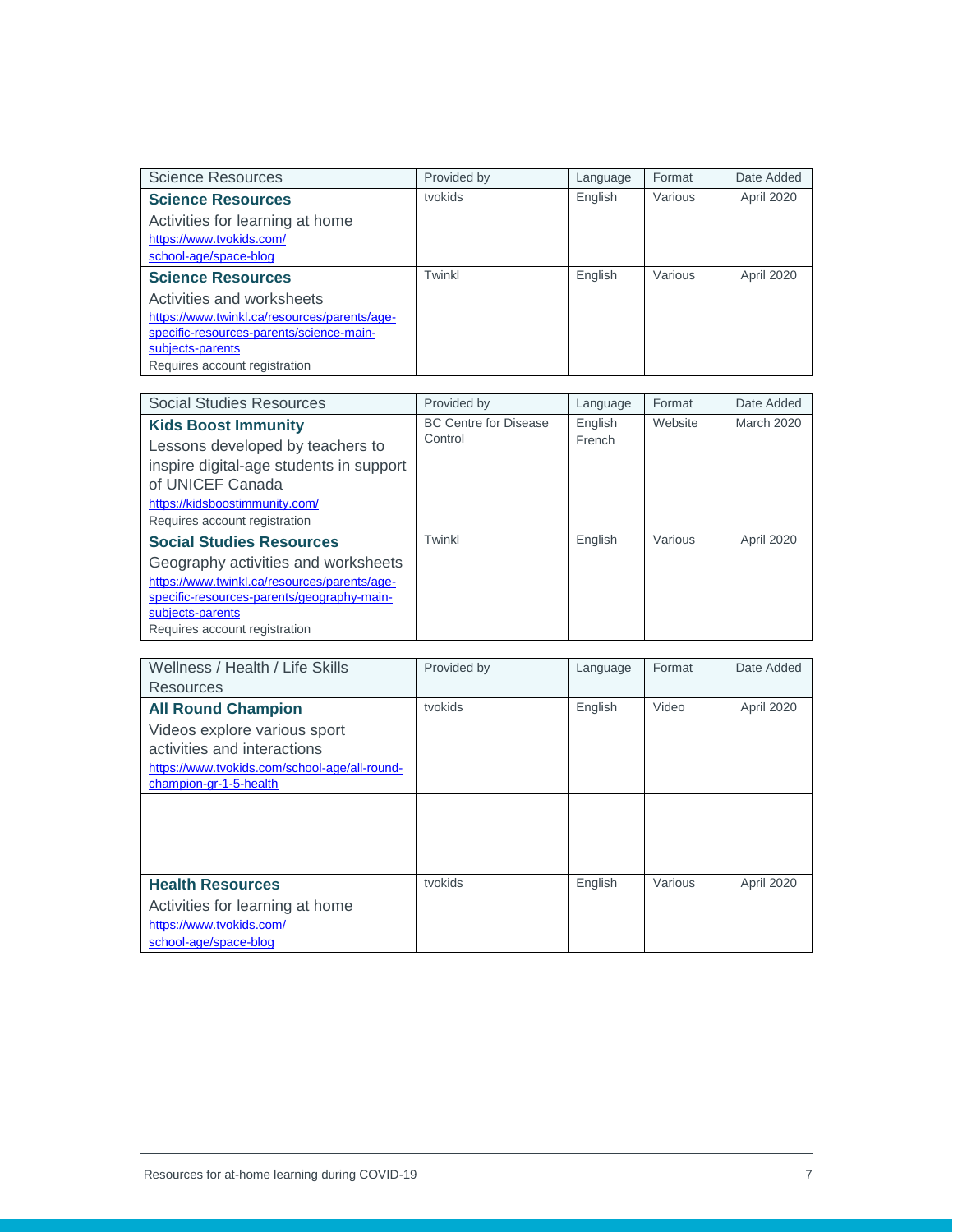| Wellness / Health / Life Skills                                                                                                                                                                  | Provided by                             | Language          | Format  | Date Added        |
|--------------------------------------------------------------------------------------------------------------------------------------------------------------------------------------------------|-----------------------------------------|-------------------|---------|-------------------|
| Resources                                                                                                                                                                                        |                                         |                   |         |                   |
| <b>Kids Boost Immunity</b><br>Lessons developed by teachers to<br>inspire digital-age students in support<br>of UNICEF Canada<br>https://kidsboostimmunity.com/<br>Requires account registration | <b>BC Centre for Disease</b><br>Control | English<br>French | Website | March 2020        |
| <b>Zone Jeunesse</b><br>Games, videos, and activities on a<br>variety of wellness topics<br>https://ici.radio-canada.ca/jeunesse/scolaire                                                        | Radio-Canada                            | French            | Various | <b>March 2020</b> |

### <span id="page-7-0"></span>**Grade 7 to 9 Resources**

| <b>Art Resources</b>                   | Provided by   | Language | Format  | Date Added |
|----------------------------------------|---------------|----------|---------|------------|
| <b>Edwin Digital Learning Platform</b> | <b>Nelson</b> | English  | Various | May 2020   |
| Resources and tools                    |               | French   |         |            |
| https://edwin.nelson.com/features      |               |          |         |            |
| Requires account registration          |               |          |         |            |

| Language Arts Resources                | Provided by | Language | Format  | Date Added |
|----------------------------------------|-------------|----------|---------|------------|
| <b>Edwin Digital Learning Platform</b> | Nelson      | English  | Various | May 2020   |
| Resources and tools                    |             | French   |         |            |
| https://edwin.nelson.com/features      |             |          |         |            |
| Requires account registration          |             |          |         |            |

| Français / French Language Arts<br><b>Resources</b>                                                                                 | Provided by | Language          | Format  | Date Added |
|-------------------------------------------------------------------------------------------------------------------------------------|-------------|-------------------|---------|------------|
| <b>Edwin Digital Learning Platform</b><br>Resources and tools<br>https://edwin.nelson.com/features<br>Requires account registration | Nelson      | English<br>French | Various | May 2020   |

| <b>Mathematics Resources</b>           | Provided by      | Language | Format  | Date Added |
|----------------------------------------|------------------|----------|---------|------------|
| <b>Edwin Digital Learning Platform</b> | Nelson           | English  | Various | May 2020   |
| Resources and tools                    |                  | French   |         |            |
| https://edwin.nelson.com/features      |                  |          |         |            |
| Requires account registration          |                  |          |         |            |
| <b>Math Topics</b>                     | The Get it Guide | English  | Various | April 2020 |
| Tips for math                          |                  |          |         |            |
| https://thegetitguide.com/math-topics/ |                  |          |         |            |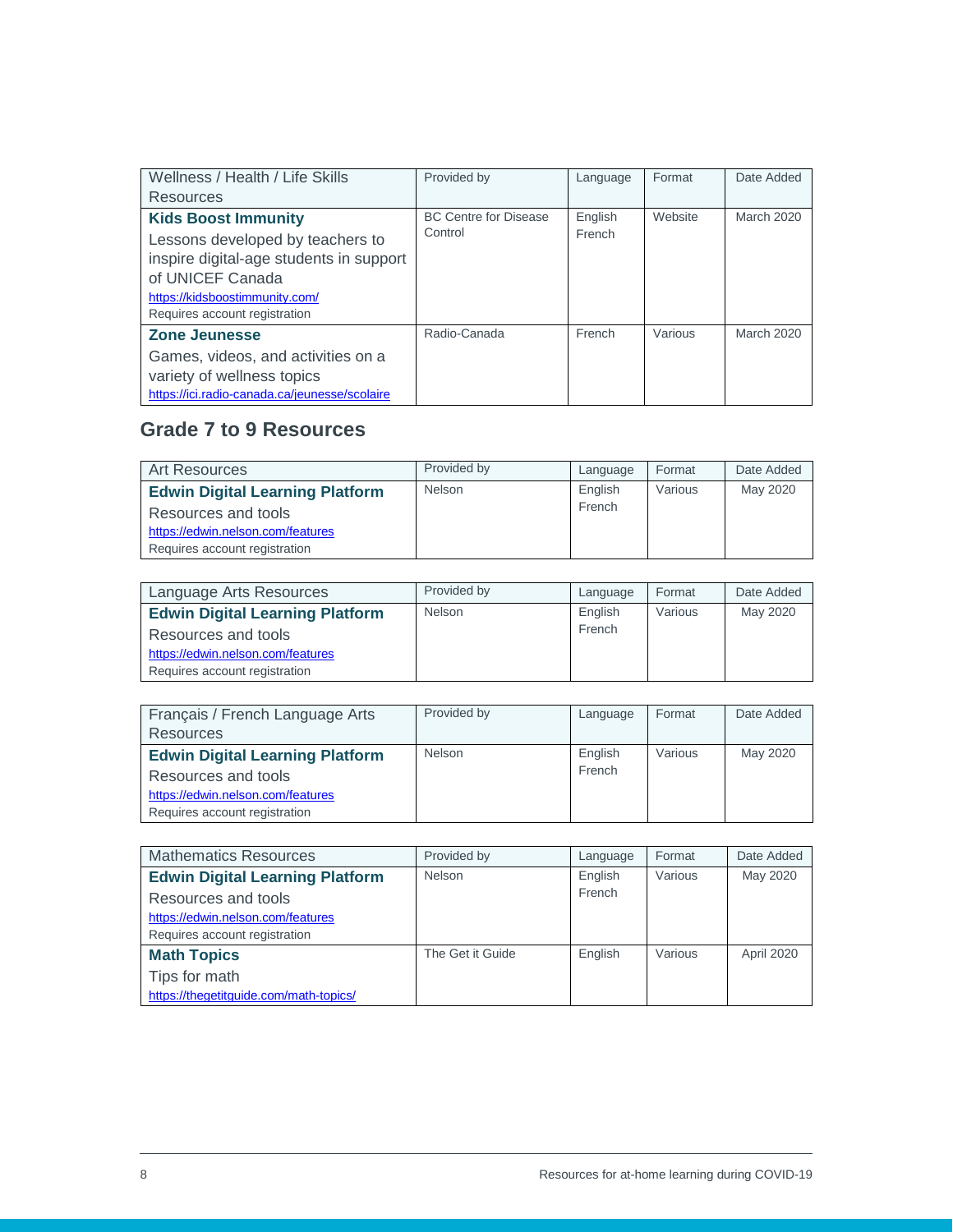| <b>Mathematics Resources</b>                                                                                                                                         | Provided by                                                                       | Language | Format  | Date Added |
|----------------------------------------------------------------------------------------------------------------------------------------------------------------------|-----------------------------------------------------------------------------------|----------|---------|------------|
| <b>Mathematics and Computing</b><br>Discover a wide range of contests,<br>web resources and workshops<br>https://www.cemc.uwaterloo.ca/<br>resources/elementary.html | University of Waterloo<br>Centre for Education in<br>Mathematics and<br>Computing | English  | Website | March 2020 |
| <b>Prodigy</b>                                                                                                                                                       | Prodigy                                                                           | English  | Various | April 2020 |
| Games-based math activities                                                                                                                                          |                                                                                   |          |         |            |
| https://www.prodigygame.com/                                                                                                                                         |                                                                                   |          |         |            |
| Requires account registration                                                                                                                                        |                                                                                   |          |         |            |
| <b>Real World Problems and Lessons</b>                                                                                                                               | Jon Orr & Kyle Pearce                                                             | English  | Various | March 2020 |
| Problem based tasks and activities                                                                                                                                   |                                                                                   |          |         |            |
| https://mrorr-isageek.com/                                                                                                                                           |                                                                                   |          |         |            |
| real-world-problems-lessons/                                                                                                                                         |                                                                                   |          |         |            |

| <b>Science Resources</b>                | Provided by                  | Language | Format  | Date Added        |
|-----------------------------------------|------------------------------|----------|---------|-------------------|
| <b>Edwin Digital Learning Platform</b>  | Nelson                       | English  | Various | May 2020          |
| Resources and tools                     |                              | French   |         |                   |
| https://edwin.nelson.com/features       |                              |          |         |                   |
| Requires account registration           |                              |          |         |                   |
| <b>Kids Boost Immunity</b>              | <b>BC Centre for Disease</b> | English  | Website | <b>March 2020</b> |
| Lessons developed by teachers to        | Control                      | French   |         |                   |
| inspire digital-age students in support |                              |          |         |                   |
| of UNICEF Canada                        |                              |          |         |                   |
| https://kidsboostimmunity.com/          |                              |          |         |                   |
| Requires account registration           |                              |          |         |                   |

| <b>Social Studies Resources</b>         | Provided by                  | Language | Format  | Date Added        |
|-----------------------------------------|------------------------------|----------|---------|-------------------|
| <b>Edwin Digital Learning Platform</b>  | Nelson                       | English  | Various | May 2020          |
| Resources and tools                     |                              | French   |         |                   |
| https://edwin.nelson.com/features       |                              |          |         |                   |
| Requires account registration           |                              |          |         |                   |
| <b>Kids Boost Immunity</b>              | <b>BC Centre for Disease</b> | English  | Website | <b>March 2020</b> |
| Lessons developed by teachers to        | Control                      | French   |         |                   |
| inspire digital-age students in support |                              |          |         |                   |
| of UNICEF Canada                        |                              |          |         |                   |
| https://kidsboostimmunity.com/          |                              |          |         |                   |
| Requires account registration           |                              |          |         |                   |

| Wellness / Health / Life Skills        | Provided by | Language | Format  | Date Added |
|----------------------------------------|-------------|----------|---------|------------|
| Resources                              |             |          |         |            |
| <b>Edwin Digital Learning Platform</b> | Nelson      | English  | Various | May 2020   |
| Resources and tools                    |             | French   |         |            |
| https://edwin.nelson.com/features      |             |          |         |            |
| Requires account registration          |             |          |         |            |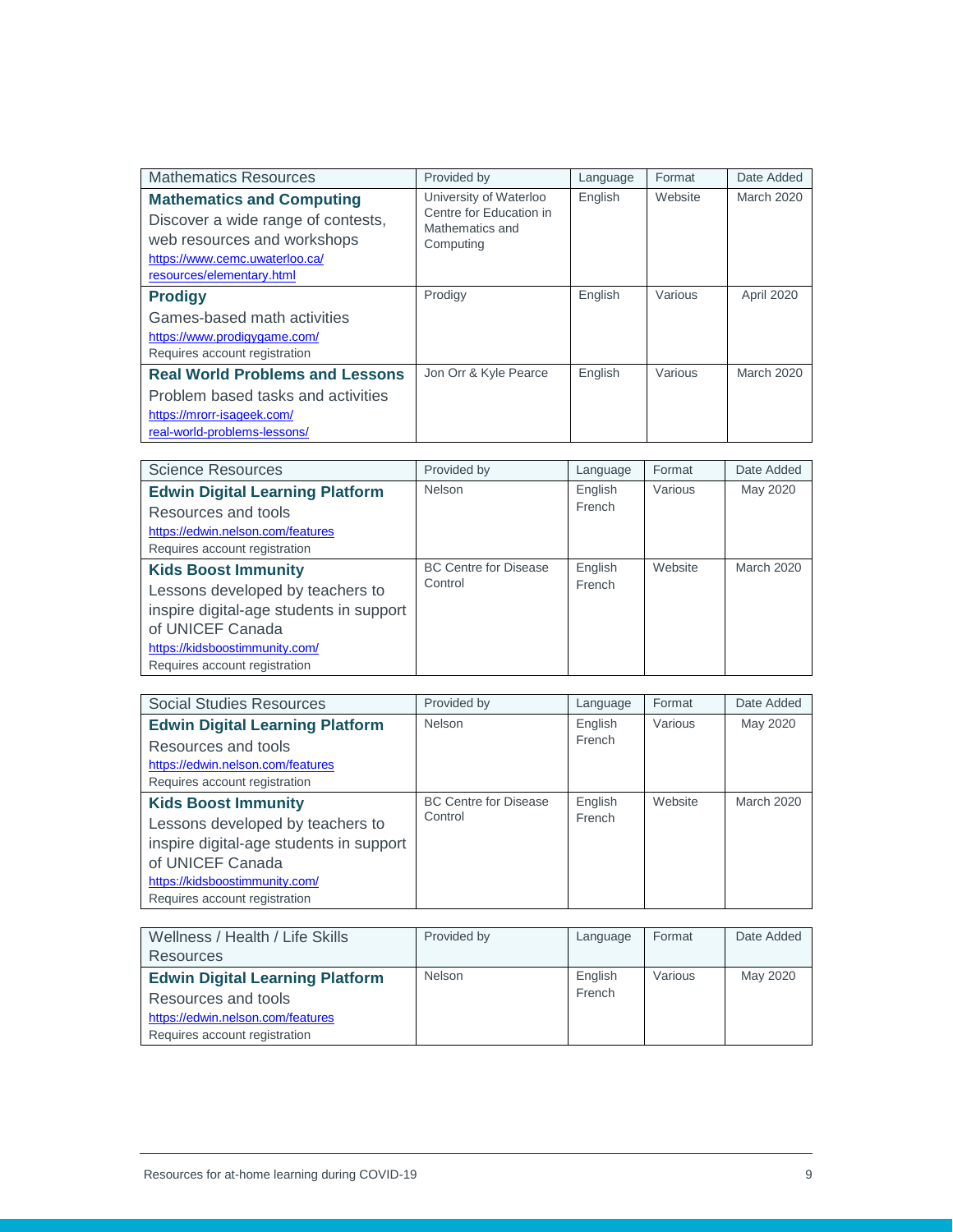| Wellness / Health / Life Skills               | Provided by                  | Language | Format  | Date Added        |
|-----------------------------------------------|------------------------------|----------|---------|-------------------|
| Resources                                     |                              |          |         |                   |
| <b>Economy and Finance</b>                    | Khan Academy                 | English  | Various | March 2020        |
| Video tutorials on economy and                |                              | French   |         |                   |
| finance                                       |                              |          |         |                   |
| https://www.khanacademy.org/economics-        |                              |          |         |                   |
| finance-domain                                |                              |          |         |                   |
| <b>Kids Boost Immunity</b>                    | <b>BC Centre for Disease</b> | English  | Website | <b>March 2020</b> |
| Lessons developed by teachers to              | Control                      | French   |         |                   |
| inspire digital-age students in support       |                              |          |         |                   |
| of UNICEF Canada                              |                              |          |         |                   |
| https://kidsboostimmunity.com/                |                              |          |         |                   |
| Requires account registration                 |                              |          |         |                   |
| Zone Jeunesse                                 | Radio-Canada                 | French   | Various | <b>March 2020</b> |
| Games, videos, and activities on a            |                              |          |         |                   |
| variety of wellness topics                    |                              |          |         |                   |
| https://ici.radio-canada.ca/jeunesse/scolaire |                              |          |         |                   |

#### <span id="page-9-0"></span>**Grade 10 to 12 Resources**

| <b>Mathematics Resources</b>           | Provided by           | Language | Format  | Date Added |
|----------------------------------------|-----------------------|----------|---------|------------|
| <b>Real World Problems and Lessons</b> | Jon Orr & Kyle Pearce | English  | Various | March 2020 |
| Problem based tasks and activities     |                       |          |         |            |
| https://mrorr-isageek.com/             |                       |          |         |            |
| real-world-problems-lessons/           |                       |          |         |            |

| <b>Science Resources</b>                | Provided by                  | Language | Format  | Date Added        |
|-----------------------------------------|------------------------------|----------|---------|-------------------|
| <b>Kids Boost Immunity</b>              | <b>BC Centre for Disease</b> | English  | Website | <b>March 2020</b> |
| Lessons developed by teachers to        | Control                      | French   |         |                   |
| inspire digital-age students in support |                              |          |         |                   |
| of UNICEF Canada                        |                              |          |         |                   |
| https://kidsboostimmunity.com/          |                              |          |         |                   |
| Requires account registration           |                              |          |         |                   |
| <b>Science</b>                          | Khan Academy                 | English  | Various | <b>March 2020</b> |
| Activities and tests to support student |                              | French   |         |                   |
| learning                                |                              |          |         |                   |
| https://www.khanacademy.org/science     |                              |          |         |                   |

| Social Studies Resources                | Provided by                  | Language | Format  | Date Added        |
|-----------------------------------------|------------------------------|----------|---------|-------------------|
| <b>Kids Boost Immunity</b>              | <b>BC Centre for Disease</b> | English  | Website | <b>March 2020</b> |
| Lessons developed by teachers to        | Control                      | French   |         |                   |
| inspire digital-age students in support |                              |          |         |                   |
| of UNICEF Canada                        |                              |          |         |                   |
| https://kidsboostimmunity.com/          |                              |          |         |                   |
| Requires account registration           |                              |          |         |                   |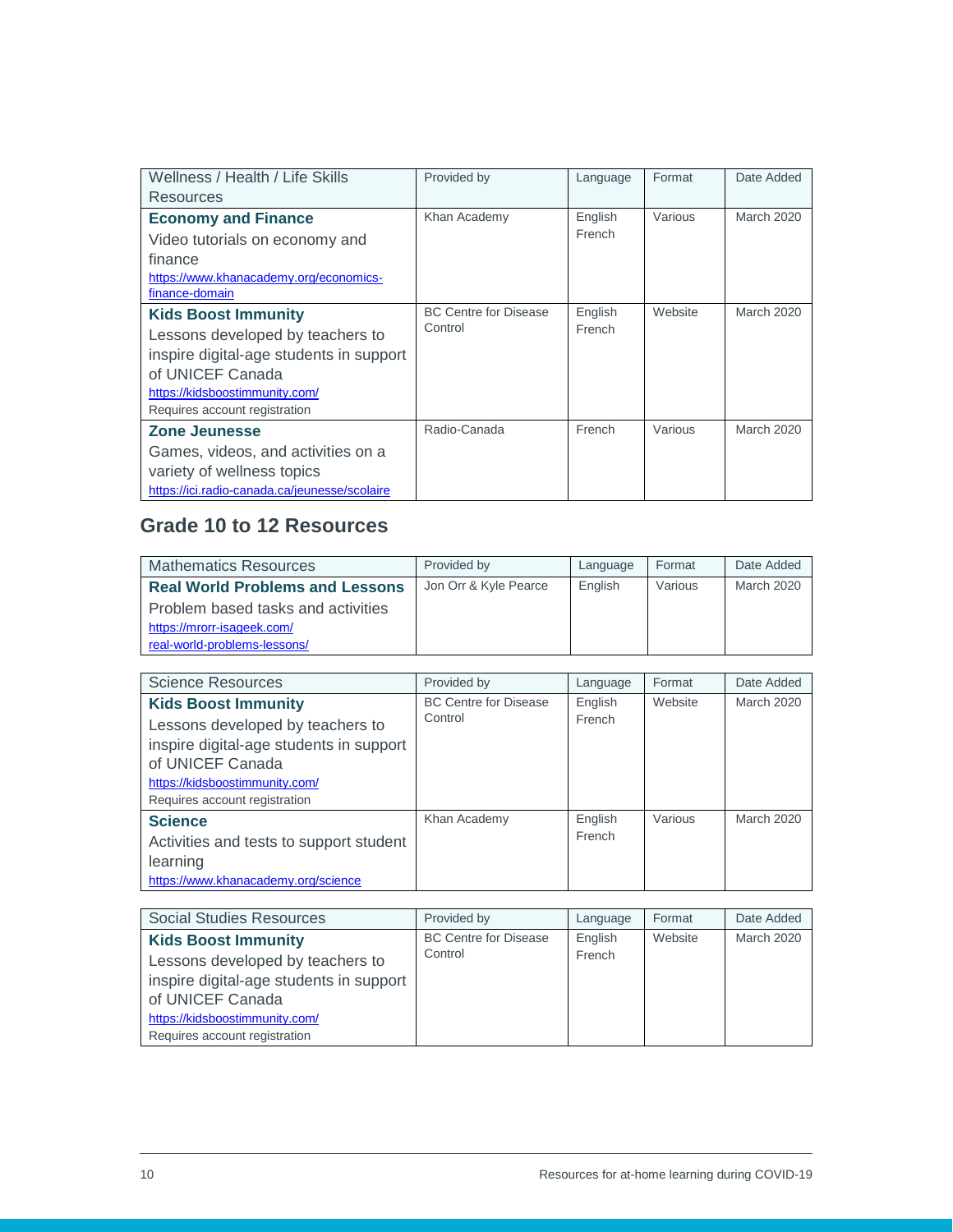| Wellness / Health / Life Skills                          | Provided by                  | Language | Format  | Date Added        |
|----------------------------------------------------------|------------------------------|----------|---------|-------------------|
| Resources                                                |                              |          |         |                   |
| <b>Economy and Finance</b>                               | Khan Academy                 | English  | Various | <b>March 2020</b> |
| Video tutorials on economy and                           |                              | French   |         |                   |
| finance                                                  |                              |          |         |                   |
| https://www.khanacademy.org/economics-<br>finance-domain |                              |          |         |                   |
| <b>Kids Boost Immunity</b>                               | <b>BC Centre for Disease</b> | English  | Website | March 2020        |
| Lessons developed by teachers to                         | Control                      | French   |         |                   |
| inspire digital-age students in support                  |                              |          |         |                   |
| of UNICEF Canada                                         |                              |          |         |                   |
| https://kidsboostimmunity.com/                           |                              |          |         |                   |
| Requires account registration                            |                              |          |         |                   |

## <span id="page-10-0"></span>**General Support Resources**

Many resources provide supports for all learners.

| <b>Art Resources</b>                     | Provided by         | Language | Format  | Date Added |
|------------------------------------------|---------------------|----------|---------|------------|
| <b>Can Geo Education's online</b>        | Canadian Geographic | English  | Various | April 2020 |
| <b>resource</b>                          | Education           | French   |         |            |
| Canadian learning resources              |                     |          |         |            |
| http://www.cangeoeducation.ca/resources/ |                     |          |         |            |
| <b>Curio</b>                             | <b>CBC</b>          | English  | Video   | April 2020 |
| Canadian learning resources              |                     | French   |         |            |
| https://curio.ca/en/                     |                     |          |         |            |
| Requires account registration            |                     |          |         |            |
| <b>Idélio</b>                            | Conseillers         | French   | Various | March 2020 |
| Educational resources for                | pédagogiques FEEPv  |          |         |            |
| Francophones and Francophiles            |                     |          |         |            |
| learning at home                         |                     |          |         |            |
| https://www.idello.org/fr                |                     |          |         |            |
| Requires account registration            |                     |          |         |            |

| English Language Arts Resources             | Provided by         | Language | Format  | Date Added |
|---------------------------------------------|---------------------|----------|---------|------------|
| <b>Can Geo Education's online</b>           | Canadian Geographic | English  | Various | April 2020 |
| <b>resource</b>                             | Education           | French   |         |            |
| Canadian learning resources                 |                     |          |         |            |
| http://www.cangeoeducation.ca/resources/    |                     |          |         |            |
| <b>SOLARO</b>                               | The Alberta Library | English  | Various | March 2020 |
| Access study help and practice tests        |                     |          |         |            |
| https://thealbertalibrary.ca/resources/2729 |                     |          |         |            |
| Requires account registration               |                     |          |         |            |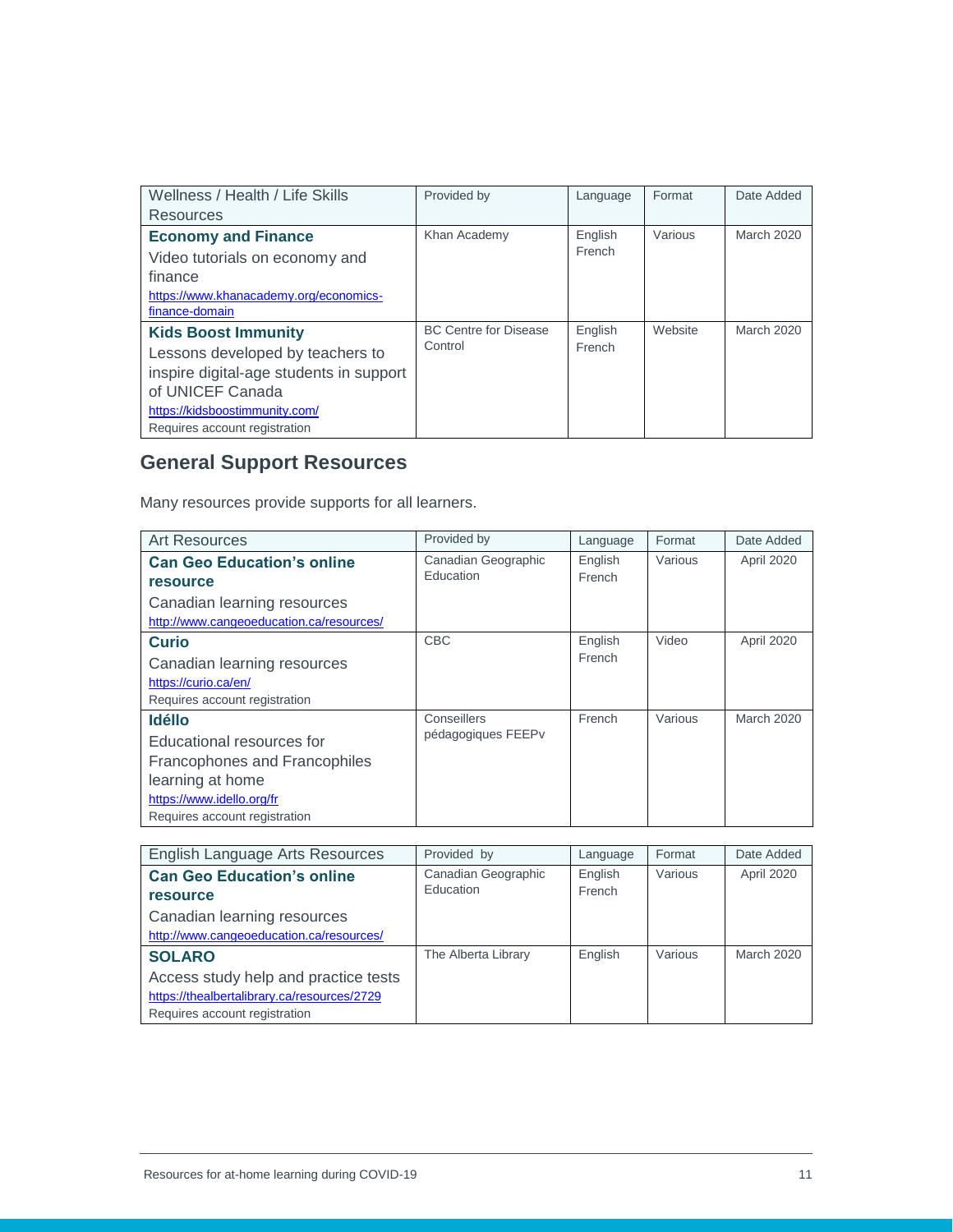| English Language Arts Resources         | Provided by | Language | Format  | Date Added |
|-----------------------------------------|-------------|----------|---------|------------|
| <b>Sora</b>                             | Rakuten     | English  | Various | April 2020 |
| Student reading app                     |             | French   |         |            |
| https://pub.e.overdrive.com/sorabundle? |             |          |         |            |
| Requires account registration           |             |          |         |            |

| Français / French Language Arts<br>Resources                                                                                                                  | Provided by                       | Language          | Format  | Date Added |
|---------------------------------------------------------------------------------------------------------------------------------------------------------------|-----------------------------------|-------------------|---------|------------|
| <b>Can Geo Education's online</b><br><b>resource</b><br>Canadian learning resources                                                                           | Canadian Geographic<br>Fducation  | English<br>French | Various | April 2020 |
| http://www.cangeoeducation.ca/resources/<br><b>Curio</b>                                                                                                      | <b>CBC</b>                        | English<br>French | Video   | April 2020 |
| Canadian learning resources<br>https://curio.ca/en/<br>Requires account registration                                                                          |                                   |                   |         |            |
| <b>Idélio</b><br>Educational resources for<br>Francophones and Francophiles<br>learning at home<br>https://www.idello.org/fr<br>Requires account registration | Conseillers<br>pédagogiques FEEPv | French            | Various | March 2020 |
| <b>Sora</b><br>Student reading app<br>https://pub.e.overdrive.com/sorabundle?<br>Requires account registration                                                | Rakuten                           | English<br>French | Various | April 2020 |

| <b>Mathematics Resources</b>             | Provided by         | Language | Format  | Date Added |
|------------------------------------------|---------------------|----------|---------|------------|
| <b>Can Geo Education's online</b>        | Canadian Geographic | English  | Various | April 2020 |
| <b>resource</b>                          | <b>Education</b>    | French   |         |            |
| Canadian learning resources              |                     |          |         |            |
| http://www.cangeoeducation.ca/resources/ |                     |          |         |            |
| <b>Curio</b>                             | <b>CBC</b>          | English  | Video   | April 2020 |
| Canadian learning resources              |                     | French   |         |            |
| https://curio.ca/en/                     |                     |          |         |            |
| Requires account registration            |                     |          |         |            |
| <b>Idélio</b>                            | Conseillers         | French   | Various | March 2020 |
| Educational resources for                | pédagogiques FEEPv  |          |         |            |
| Francophones and Francophiles            |                     |          |         |            |
| learning at home                         |                     |          |         |            |
| https://www.idello.org/fr                |                     |          |         |            |
| Requires account registration            |                     |          |         |            |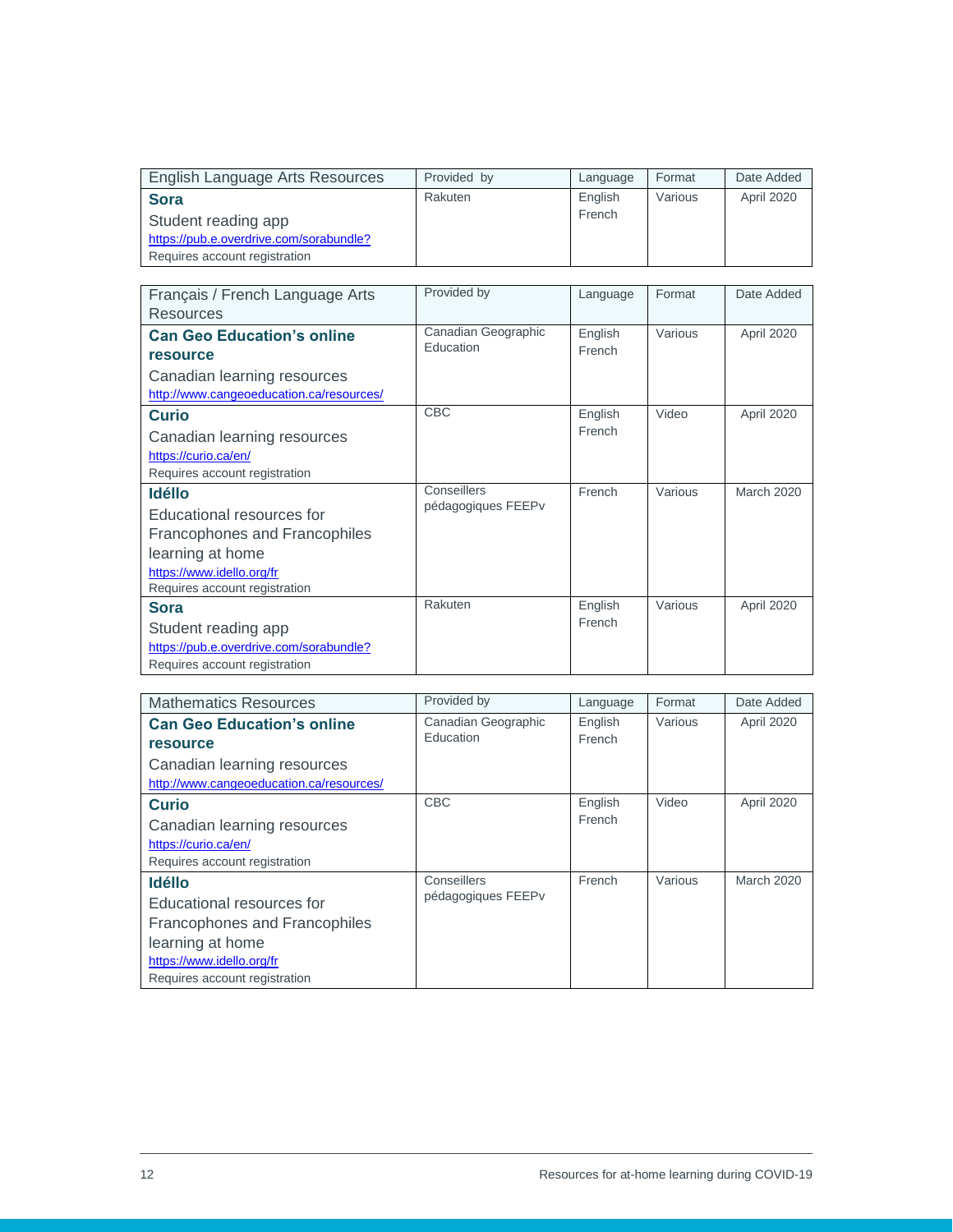| <b>Mathematics Resources</b>                                           | Provided by             | Language          | Format  | Date Added        |
|------------------------------------------------------------------------|-------------------------|-------------------|---------|-------------------|
| <b>Math Problems</b>                                                   | University of Cambridge | English           | Various | <b>March 2020</b> |
| Activities and games suitable for                                      |                         |                   |         |                   |
| working at home                                                        |                         |                   |         |                   |
| https://nrich.maths.org/                                               |                         |                   |         |                   |
| <b>Math Resources for Parents,</b>                                     | Nelson                  | English           | Various | <b>March 2020</b> |
| <b>Students and Teachers</b>                                           |                         |                   |         |                   |
| <b>Explore lessons and activities</b>                                  |                         |                   |         |                   |
| https://www.nelson.com/                                                |                         |                   |         |                   |
| learningonline/k12openaccess/                                          | Canadian Mathematical   |                   |         | <b>March 2020</b> |
| <b>Math Resources for Teachers</b>                                     | Society                 | English           | Various |                   |
| Collection of math resources                                           |                         |                   |         |                   |
| https://cms.math.ca/Education/teachers                                 |                         |                   |         |                   |
| <b>Mathematics</b>                                                     | Khan Academy            | English<br>French | Various | April 2020        |
| Activities and tests to support student                                |                         |                   |         |                   |
| learning                                                               |                         |                   |         |                   |
| https://www.khanacademy.org/math                                       | Math for love           | English           | Various | <b>March 2020</b> |
| <b>Mathematics</b>                                                     |                         |                   |         |                   |
| Access the lesson library with                                         |                         |                   |         |                   |
| games, rich tasks, activities<br>https://mathforlove.com/              |                         |                   |         |                   |
| <b>Mathematics</b>                                                     | Open Middle             | English           | Various | <b>March 2020</b> |
|                                                                        |                         | French            |         |                   |
| Challenging and complex math<br>problems                               |                         |                   |         |                   |
| https://www.openmiddle.com/                                            |                         |                   |         |                   |
| <b>NetMath</b>                                                         | <b>SCOLAB INC</b>       | English           | Various | <b>March 2020</b> |
|                                                                        |                         | French            |         |                   |
| Interactive math activities and games<br>https://www.netmath.ca/en-ab/ |                         |                   |         |                   |
| Requires account registration                                          |                         |                   |         |                   |
| <b>SOLARO</b>                                                          | The Alberta Library     | English           | Various | <b>March 2020</b> |
| Access study help and practice tests                                   |                         |                   |         |                   |
| https://thealbertalibrary.ca/resources/2729                            |                         |                   |         |                   |
| Requires account registration                                          |                         |                   |         |                   |

| <b>Physical Education Resources</b>                                                                                           | Provided by                                    | Language          | Format  | Date Added |
|-------------------------------------------------------------------------------------------------------------------------------|------------------------------------------------|-------------------|---------|------------|
| <b>Physical Education and Health</b><br><b>Activities</b>                                                                     | Physical and Health<br><b>Education Canada</b> | English<br>French | Various | May 2020   |
| Physical education, healthy eating,<br>and emotional well-being<br>https://phecanada.ca/activate/phe-home-<br>learning-centre |                                                |                   |         |            |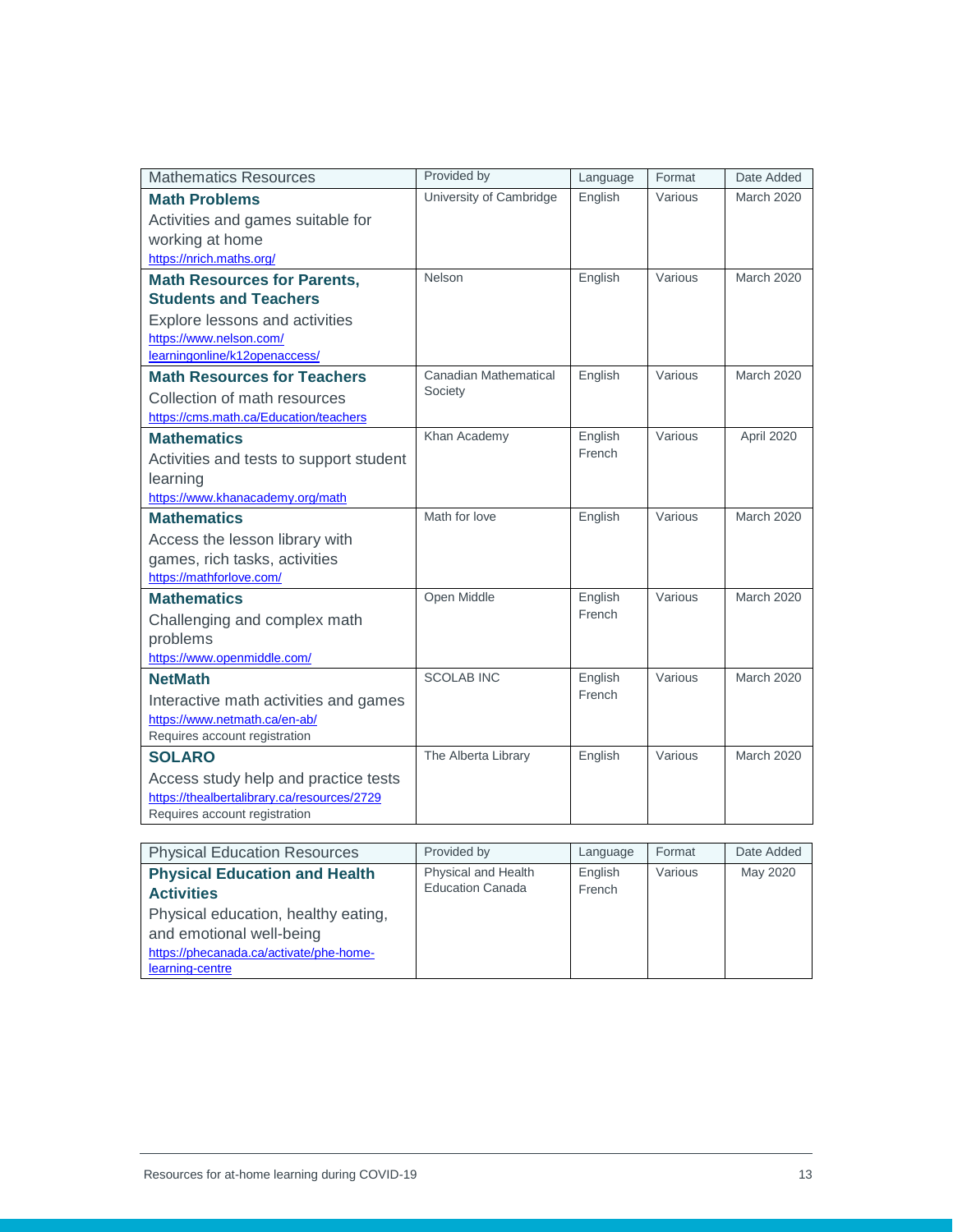| <b>Science Resources</b>                           | Provided by                       | Language | Format  | Date Added        |
|----------------------------------------------------|-----------------------------------|----------|---------|-------------------|
| <b>Can Geo Education's online</b>                  | Canadian Geographic               | English  | Various | April 2020        |
| resource                                           | Education                         | French   |         |                   |
| Canadian learning resources                        |                                   |          |         |                   |
| http://www.cangeoeducation.ca/resources/           |                                   |          |         |                   |
| <b>Curio</b>                                       | <b>CBC</b>                        | English  | Video   | April 2020        |
| Canadian learning resources                        |                                   | French   |         |                   |
| https://curio.ca/en/                               |                                   |          |         |                   |
| Requires account registration                      |                                   |          |         |                   |
| <b>Idélio</b>                                      | Conseillers<br>pédagogiques FEEPv | French   | Various | <b>March 2020</b> |
| <b>Educational resources for</b>                   |                                   |          |         |                   |
| Francophones and Francophiles                      |                                   |          |         |                   |
| learning at home                                   |                                   |          |         |                   |
| https://www.idello.org/fr                          |                                   |          |         |                   |
| Requires account registration                      | Orpheus Books Limited             | English  | Website | <b>March 2020</b> |
| Q-files                                            |                                   |          |         |                   |
| Research resource tool<br>https://www.q-files.com/ |                                   |          |         |                   |
| Requires account registration                      |                                   |          |         |                   |
| <b>Science Resources</b>                           | GreenLearning                     | English  | Video   | April 2020        |
| Videos explore energy, climate                     |                                   |          |         |                   |
| change and green economy                           |                                   |          |         |                   |
| http://www.greenlearning.ca/                       |                                   |          |         |                   |
| subject/science/                                   |                                   |          |         |                   |
| <b>Science Resources</b>                           | Science World                     | English  | Various | April 2020        |
| Activities and experiments on a                    |                                   |          |         |                   |
| variety of topics                                  |                                   |          |         |                   |
| https://www.scienceworld.ca/resources/             |                                   |          |         |                   |
| <b>SOLARO</b>                                      | The Alberta Library               | English  | Various | <b>March 2020</b> |
| Access study help and practice tests               |                                   |          |         |                   |
| https://thealbertalibrary.ca/resources/2729        |                                   |          |         |                   |
| Requires account registration                      |                                   |          |         |                   |
| <b>Wonderville</b>                                 | Mindfuel                          | English  | Various | April 2020        |
| Videos explore a variety of topics in              |                                   | French   |         |                   |
| the sciences                                       |                                   |          |         |                   |
| https://mindfuel.ca/staysafe/                      |                                   |          |         |                   |
| Requires account registration                      |                                   |          |         |                   |

| Social Studies Resources                 | Provided by         | Language | Format  | Date Added |
|------------------------------------------|---------------------|----------|---------|------------|
| <b>Can Geo Education's online</b>        | Canadian Geographic | English  | Various | April 2020 |
| <b>resource</b>                          | Education           | French   |         |            |
| Canadian learning resources              |                     |          |         |            |
| http://www.cangeoeducation.ca/resources/ |                     |          |         |            |